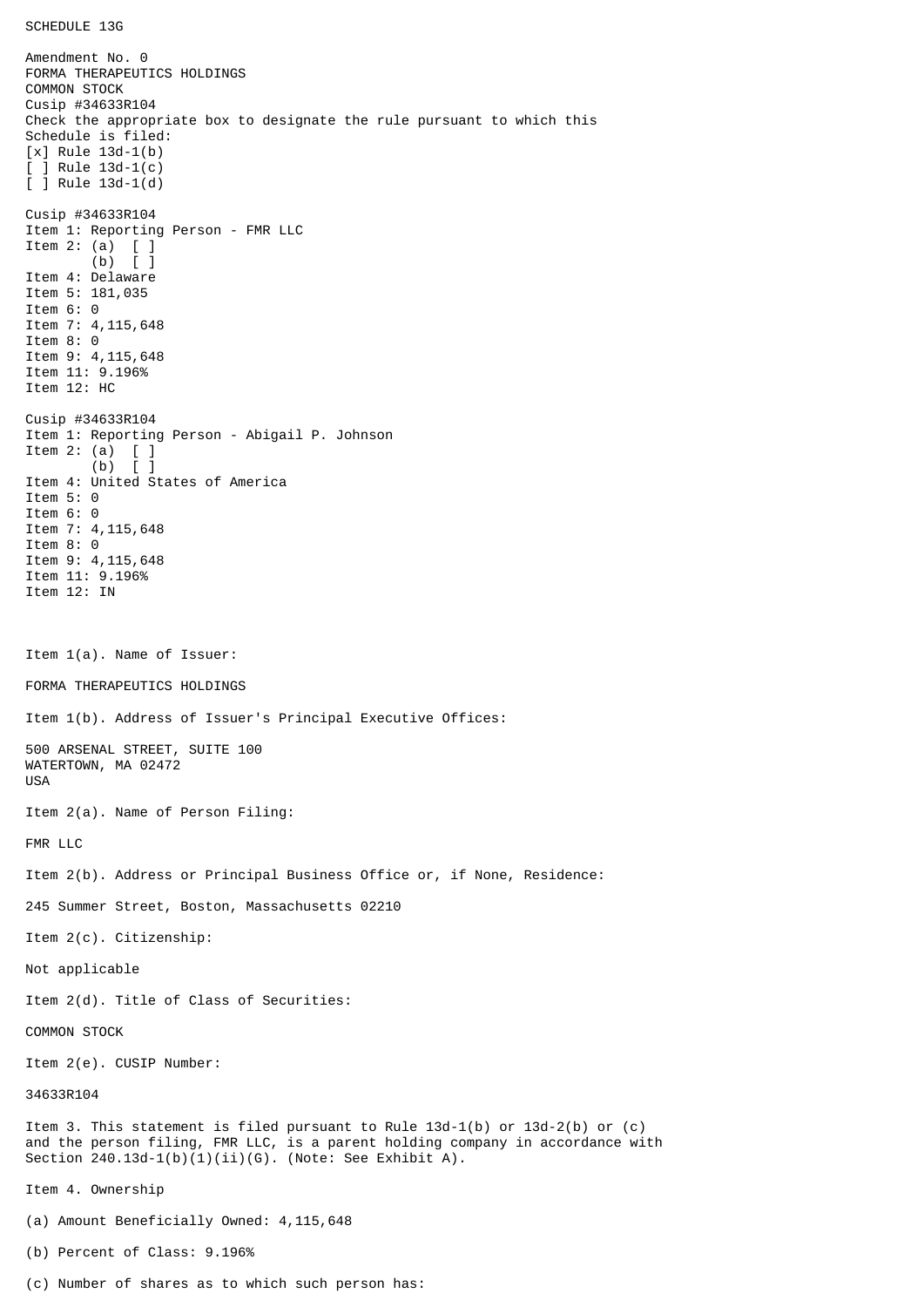- (i) sole power to vote or to direct the vote: 181,035
- (ii) shared power to vote or to direct the vote: 0
- (iii) sole power to dispose or to direct the disposition of: 4,115,648
- (iv) shared power to dispose or to direct the disposition of: 0

Item 5. Ownership of Five Percent or Less of a Class.

Not applicable.

Item 6. Ownership of More than Five Percent on Behalf of Another Person.

One or more other persons are known to have the right to receive or the power to direct the receipt of dividends from, or the proceeds from the sale of, the COMMON STOCK of FORMA THERAPEUTICS HOLDINGS. No one other person's interest in the COMMON STOCK of FORMA THERAPEUTICS HOLDINGS is more than five percent of the total outstanding COMMON STOCK.

Item 7. Identification and Classification of the Subsidiary Which Acquired the Security Being Reported on By the Parent Holding Company.

See attached Exhibit A.

Item 8. Identification and Classification of Members of the Group.

Not applicable.

Item 9. Notice of Dissolution of Group.

Not applicable.

Item 10. Certifications.

By signing below I certify that, to the best of my knowledge and belief, the securities referred to above were acquired and are held in the ordinary course of business and were not acquired and are not held for the purpose of or with the effect of changing or influencing the control of the issuer of the securities and were not acquired and are not held in connection with or as a participant in any transaction having that purpose or effect.

Signature

After reasonable inquiry and to the best of my knowledge and belief, I certify that the information set forth in this statement is true, complete and correct.

February 5, 2021 Date

/s/ Kevin M. Meagher Signature

Kevin M. Meagher Duly authorized under Power of Attorney effective as of September 28, 2018, by and on behalf of FMR LLC and its direct and indirect subsidiaries\*

\* This power of attorney is incorporated herein by reference to Exhibit 24 to the Schedule 13G filed by FMR LLC on October 9, 2018, accession number: 0000315066-18-002414.

Exhibit A

Pursuant to the instructions in Item 7 of Schedule 13G, the following table lists the identity and Item 3 classification, if applicable, of each relevant entity that beneficially owns shares of the security class being reported on this Schedule 13G.

Entity ITEM 3 Classification

FIAM LLC IA Fidelity Institutional Asset Management Trust Company BK Fidelity Management & Research Company LLC \* IA Strategic Advisers LLC IA